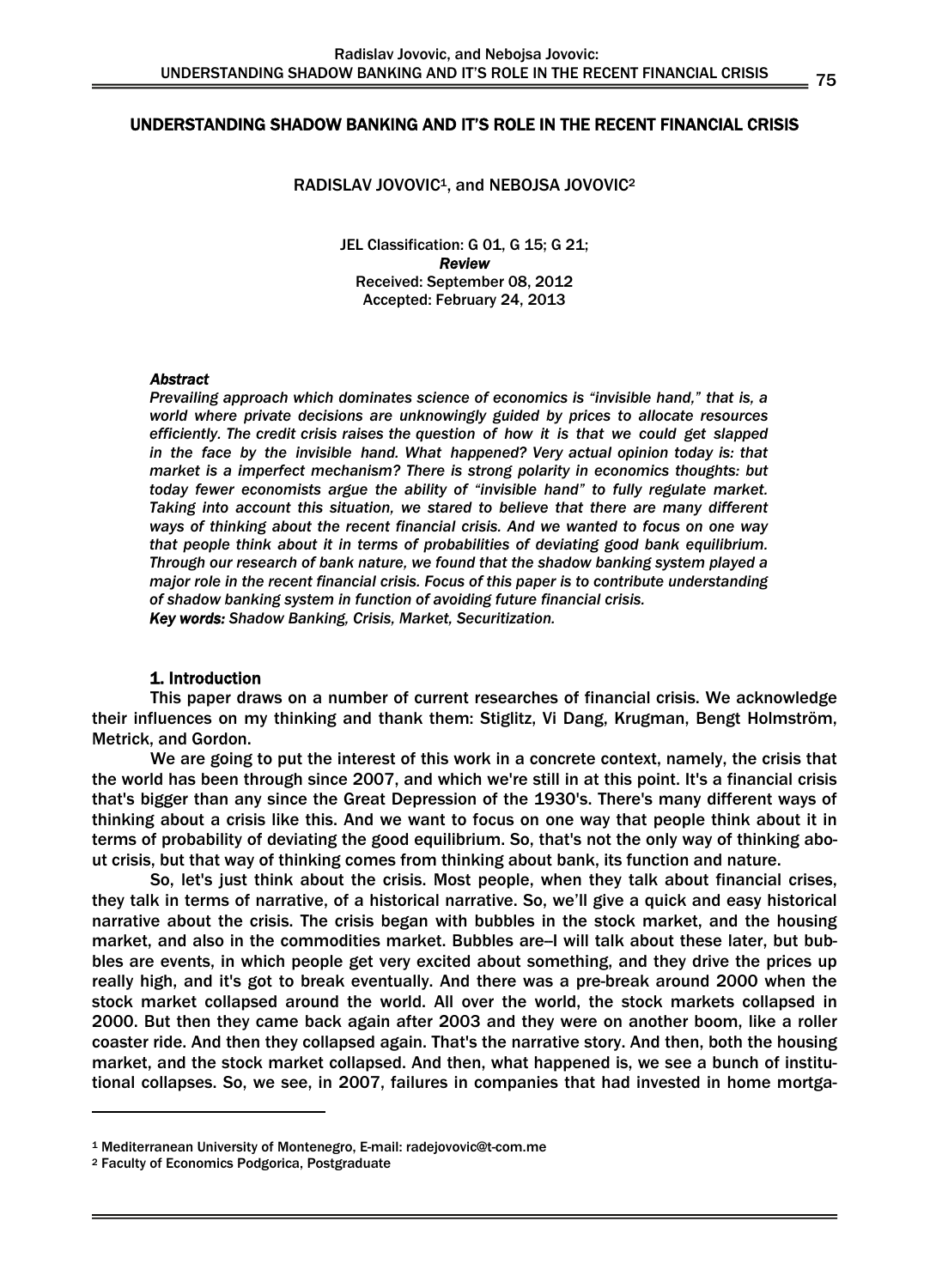ges. And we see a run on a bank in the United Kingdom, Northern Rock. It was arrested, but it looked like 1930's all over again with the bank failure. We saw bank failures in the United States. And then, we saw international cooperation to prevent this from spreading like a disease. And then, we had governments all over the world bailing out their banks and other companies. So, a disaster was averted, and then we had a nice rebound. That's the narrative story. And it makes it sound.

 And what financial theorists will think about is that actually it's not just those few big events. The crisis we got into was the accumulation of a lot of little events. And sometimes they accumulate according to the laws of probability into big events. And you are just telling stories around this accumulation of shocks that affected the economy. And the stories are not, by some accounts, not that helpful. We want to understand the underlying probabilities.

# 2. What happened?

 Since 1934, almost 75 years the World had of relative quiet in banking (see Graphic 1). What has changed? How could problems in one part of the housing sector cause a banking panic in the  $21^{st}$  century?

 The banking system metamorphosed in the last twenty-five to thirty years and this transformation re-created the conditions for a deviating of bank's good equilibrium. But, what does that mean exactly? Shadow banking system has developed, and become the main factor for creating conditions for leaving good bank's equilibrium. Focus of this paper is to contribute understanding of shadow banking system. What is the "shadow banking system"? Understanding that the shadow banking system is, in fact, real banking and that current events constitute a banking panic is vital to thinking about the future of the financial system. The failure to understand the transformation of banking has led to a great deal of confusion about the state we are in now. The functions of "banks" and "banking" remain, and these must be understood to see how a banking panic can occur. Understanding this is the only reasonable basis for new policies.

 What was causing a deviation of banks good equilibrium? Obviously "bed things" caused that the banking system was insolvent. The reality was that the banking system could not honor contractual demands; there are no private agents who can buy the amount of assets necessary to recapitalize the banking system, even if they knew the value of the assets, because of the sheer size of the banking system. When the banking system is insolvent, many markets stop functioning and this leads to very significant effects on the real economy. Weather the ongoing "credit crisis" is" is a "banking panic."





Source: Banking and Monetary Statistics and FDIC.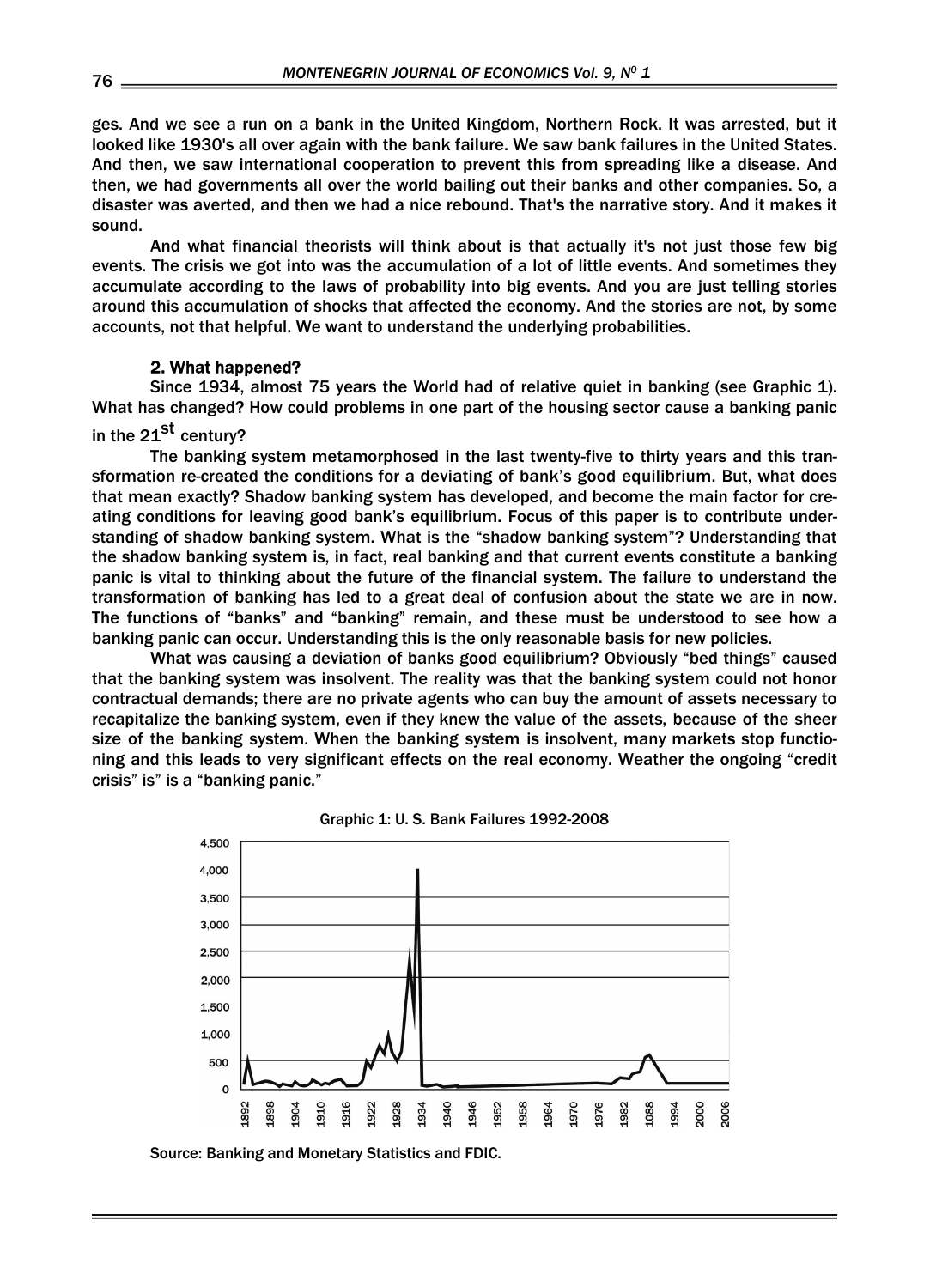The current crisis has its roots in the transformation of the banking system, which involved two important changes. First, derivative securities have grown exponentially in the last twenty-five years, and this has created an enormous demand for collateral, i.e., informationallyinsensitive debt. Second, there has been the movement of massive amounts of loans originated by banks into the capital markets in the form of securitization and loan sales. Securitization involves the issuance of bonds ("tranches") that came to be used extensively as collateral in sale and repurchase transactions ("repo"), freeing other categories of assets, mostly treasuries, for use as collateral for derivatives transactions and for use in settlement systems. Repo is a form of banking in that it involves the "deposit" of money on call (as repo is short-term, e.g., mostly over night) backed by collateral. The current panic centered on the repo market, which suffered a run when "depositors" required increasing haircuts, due to concerns about the value and liquidity of the collateral should the counterparty 'bank" fail.

# 3. Bank Creation of Informationally-Insensitive Debt

 The main function of a bank is to collect money, and borrow it. All people know is that he put his money in the bank for safe keeping, and it ought to be there when he wants to draw it out. People put money because they trust in banks, and they expect interest. Banks, also give loans, and earn interest greater then interest on deposits. All players are satisfied.

 Most of this academic literature focuses on the bank's asset side of the balance sheet, namely, loans. The basic argument is that bank loans are special because they involve monitoring of the borrower by the bank and the production of private information about the borrower when the loan is made initially. Bank loans are usually the first source of external finance for firms. The implication of these arguments about banking is that bank loans cannot be sold by the bank because then the bank would have no incentive to produce the information in the first place when it made the loan or to monitor the borrower during the life of the loan. What we have in reality is that loans are, in fact, sold in significant quantities. This is part of the development of the shadow banking system. So, the academic theories, and reality do not correspond with reality (Gordon).

 On the liability side of the balance sheet, the situation is clearer. Banks produce special securities, that is, informationally-insensitive debt that can be used for transactions. Demand deposits are the leading example of this. Their special features are designed to make checks easy to use to conduct transactions. But, the main point about demand deposits is that counterparties accepting checks written to them need not worry about the value of the check, unlike in the Free Banking Era. Many features of checks contribute to make demand deposits currency. This point was not obvious in the 19th century. Dunbar argues that demand deposits are like currency, which means that it has the basic features of currency.

 Gorton and Pennacchi (1990a, 1993a) argue that banks create liquidity by producing securities which have this property. Bank debt is designed to be informationally-insensitive, that is, these bonds are not subject to adverse selection when traded because it is not profitable to produce private information to speculate in these bonds. In the extreme, the securities are riskless, like insured demand deposits. Also, Dang, Gorton and Holmtröm (2009) argued that "Banking" corresponds to the process of creating this type of debt. Clearly, if the debt is a claim on a diversified portfolio, like a portfolio of bank loans, this is made easier. But, this portfolio need not reside at a regulated commercial bank.

 Also a firm may be financed by issuing securities that are claims on the general credit of the corporation, that is, they are backed by the assets of the company (bonds), or the firm can finance itself by segregating specified cash flows and selling claims specifically linked to these specified cash flows. The latter strategy is accomplished by setting up another company, called a Special Purpose Vehicle (SPV) or Special Purpose Entity (SPE), and then selling the specified cash flows to this company; the SPV in turn issues securities into the capital market to finance the purchase of the cash flows from the company (called the "sponsor"). The sponsor services the cash flows, that is, makes sure that the cash flows are arriving, etc. The SPV is not an operating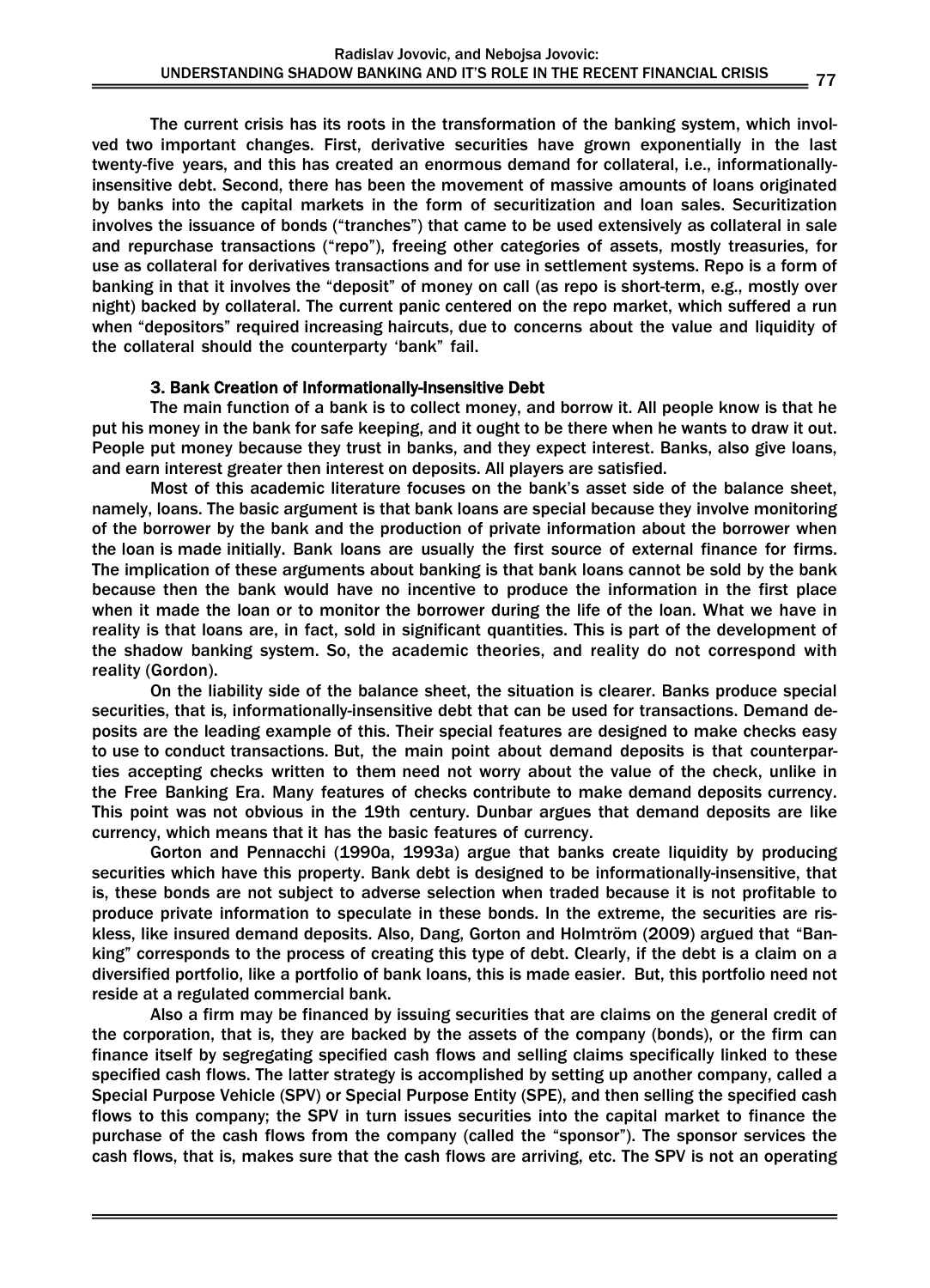company in the usual sense. It is more of a robot company in that it is a set of rules. It has no employees or physical location. As we will see, an SPV has some special properties that make it different in other ways as well. The latter process is called securitization.

 Securitization involves seniority and large portfolios. The figure below shows the general process of securitization. The figure 1 shows how that the cash flows from assets (loans) created by an originating firm are sold to a special purpose vehicle, which finances this by issuing securities in the capital markets. These securities are based on seniority and are called "tranches.". As shown in the figure, securitization involves two conceptual steps. First, underlying cash flows from assets are put into a pool. In other words, the specific assets that are generating the cash flows, usually loans of some sort, are identified and sold (in a specific legal sense) to the SPV. As mentioned above, an important distinguishing feature of asset-backed securities (ABSs) is that they are securities that rely upon the cash flows from a specified pool of assets for payment rather than on the general credit of an issuing corporation. The cash flows emanate from assets originally created by a sponsoring corporation. When they are securitized, the cash flows from these assets are sold into a separate legal entity, the SPV (often its legal structure is a Master Trust) that finances the purchase of the assets through issuance of securities to investors.

 The second conceptual step in securitization is that the pool of cash flows sold to the SPV is trenched, that is, securities with different seniorities are designed and issued against the pool. Another way to say this is that the SPV has to have a capital structure, so its liability side must be designed. This is called trenching.



#### Figure 1: General process of securitization

Source: Adapted to Gorton & Souleles, p. 34.

 In addition to home mortgages, some other asset classes that have been securitized include: aircraft leases, auto loans (prime), commercial real estate, etc. Securitized asset classes, e.g., mortgages, credit card receivables, auto loans, may be examples of relatively informationally-insensitive debt, created by the private sector without government insurance. Several features make securitization debt potentially immune from adverse selection. First, most of the debt is senior and investment-grade. Second, with securitization, the debt is backed by portfolios. Third, a by-product of many structured products is that they are complex Complexity raises the cost of producing private information. Finally, securitization does not involve traded equity; this is important because there is no information leakage or externalities from the equity market, as with corporate bonds. In summary, senior tranches of securitizations are informationally-insensitive, though not riskless like demand deposits. The most senior tranches of securitization transactions have never experienced defaults.

 Because of the security design, informationally-insensitive debt is surrounded by a different set of trading and related infrastructure and institutions compared to information allysensitive asset classes, in particular, equity. Broadly speaking, this debt does not really correspond to the textbook descriptions of "efficient markets," a notion that is basically about stock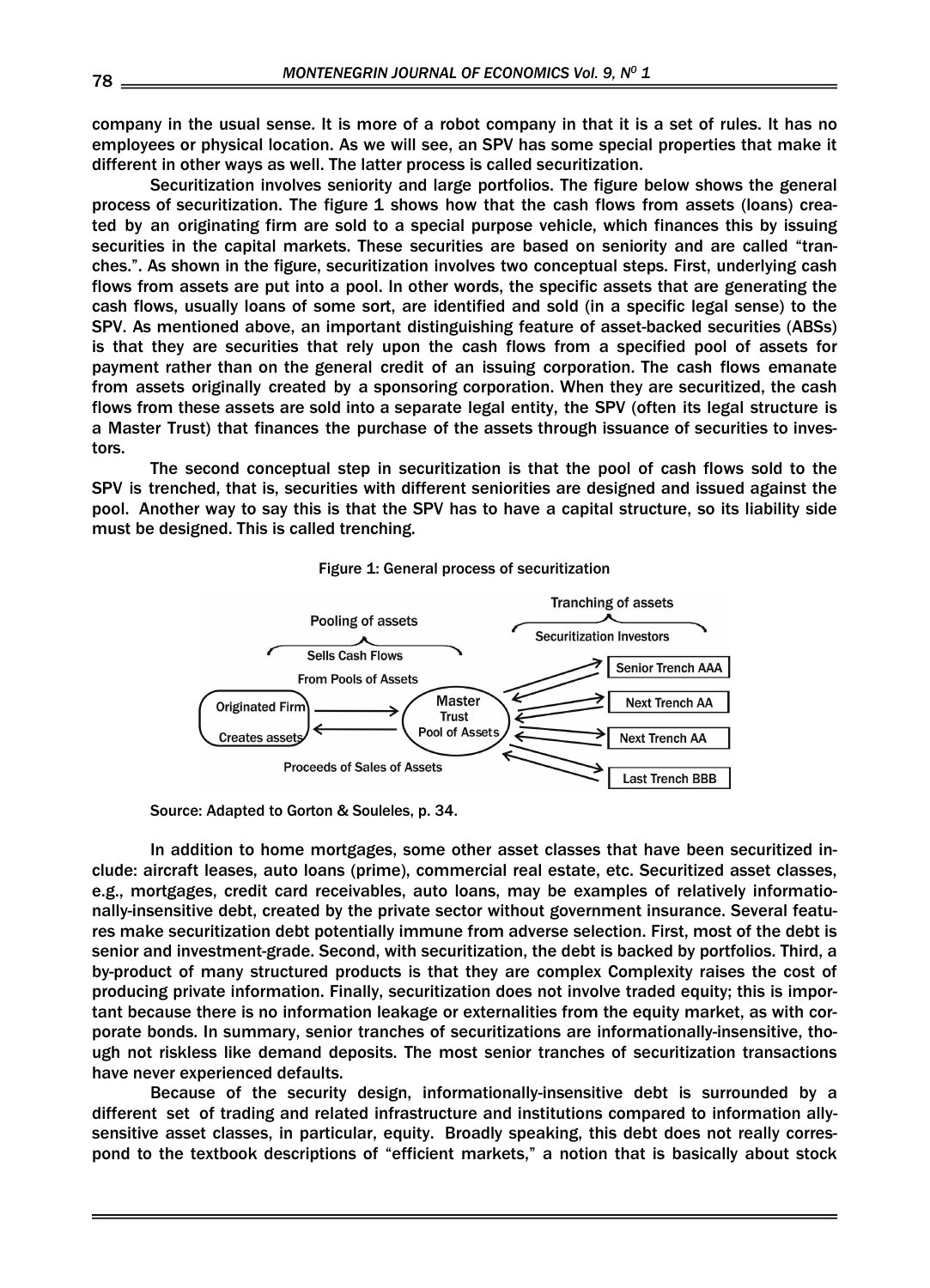markets. The primary market is over-the- counter, where debt is sold based almost exclusively on its rating. There is no organized secondary market; instead, the secondary market is organized around dealer banks and depends on intermediation via the repurchase market.

 Intuitively, informationally-insensitive debt is debt that no one need devote a lot of resources to investigating. It is exactly designed to avoid that. Just as consumers do not spend a lot of time doing due diligence on the bank that is holding the money of someone buying something from you, the counterpart amount firms and institutional investors will turn out to be collateral, i.e., informationally- insensitive debt. "Think of it as like electricity. Millions of people turn their lights on and off every day without knowing how electricity really works or where it comes from. The idea is for it to work without every consumer having to be an electrician" (Gordon, 2009, p. 17).

 A "systemic shock" to the financial system is an event that causes such debt to become informationally- sensitive, that is, subject to adverse selection because the shock creates sufficient uncertainty as to make speculation profitable. In summary, fear of the resulting lemons market can cause the (inefficient) collapse of trading in debt and a stoppage of new credit being issued. The current crisis was caused by a shock which led to the collapse of debt, because the banking system broadly has evolved to be susceptible to such a shock. This is discussed below. Continuing the analogy from above, when the shock hits, suddenly the electricity stops working. When that happens, an event no one really contemplated, it is too late for everyone to become an electrician. Because the event of losing electricity is so rare, no one understands it, how it could happen, but the solution of everyone becoming an electrician in the future makes no sense.

# 4. The Demand for Collateral

 Collateral is the currency for firms, that is, firms need to post collateral to mitigate default risk, but also obtain collateral that can be reused or "spent." "Posting collateral" is a way to make good on a promise to pay, as long as the collateral does not lose value while it is posted to the counterparty. We will see that "collateral" is almost synonymous with informationallyinsensitive debt, although obviously there are degrees of sensitivity.

 The use of collateral has expanded rapidly in the last decade or so. This is due, in large part, to the use of bilateral collateral agreements to address counterparty risk. There is a huge demand for collateral. Financial firms, e.g., dealer banks and commercial banks, have large needs for collateral, and this has grown to an enormous extent. First, collateral is needed in repo markets, where the transaction involves the "deposit" of cash in exchange for a bond as collateral. Second, collateral is also needed in derivatives markets, where it is used to offset counterparty credit risk. Finally, collateral is needed in payment and settlement systems. See, e. g., Bank for International Settlements (BIS) (2001). Probably, the largest demands for collateral come from the repo market.

# 5. Shadow Banking

 Creation of informationally-insensitive debt is the function of the banking system. In the regulated bank sector this corresponds to insured demand deposits. The characteristics of demand deposits are: a) demand deposits have no fixed maturity; they can be exchanged for cash at par on demand; b) they are senior claims; c) they are claims on a portfolio; d) they can be used in transactions. This form of debt is created by depository institutions and by money market mutual funds that offer checking.

 Shadow banking combines repo with securitization (or other forms of informationally-insensitive debt) to accomplish the same function for firms. Senior tranches of securitized debt and commercial paper (not discussed here) are also quite informationally-insensitive. The shadow banking system, the combination of repo and securitized debt, is a kind of bank, as follows: (1) repo has a short maturity; it is typically overnight and can be withdrawn (not rolled over) on demand; (2) it is senior in that the collateral is senior, but also senior in the sense that the-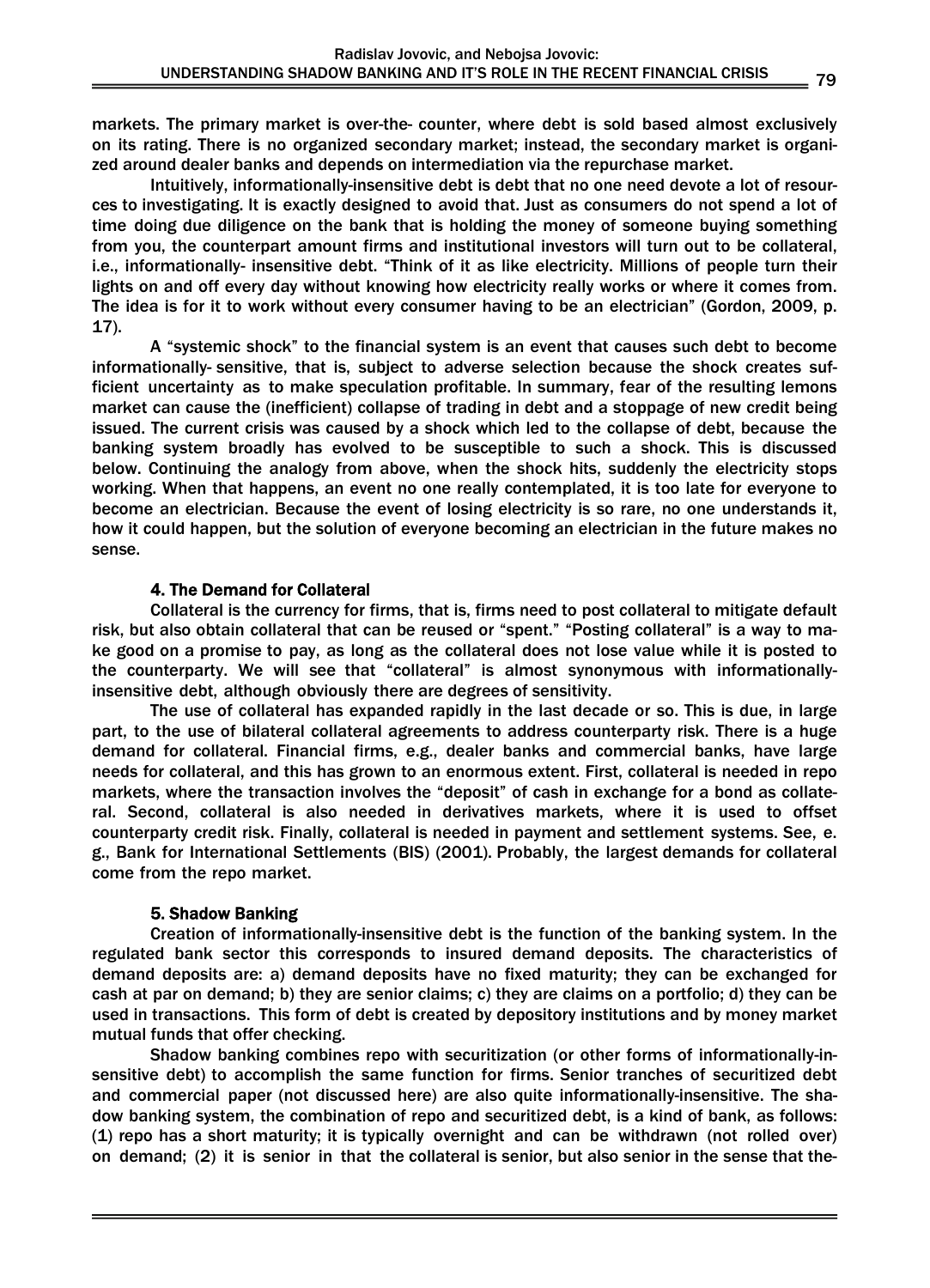re may be a haircut on the collateral (this is discussed below); (3) repo collateral is backed by a portfolio if the collateral is securitization-based debt; (4) the collateral can be used in other transactions, i.e., it can be rehypothecated. Repo is discussed further below.

 The shadow banking system is different than depository institutions in that the activity involves the repo market, where depositors and lenders are individually matched; each depositor gets their own collateral. So, the shadow banking system involves a market, the repo market. Securitization enters via the need for collateral. If securitization debt is informationally-insensitive, it can be an input into the repo system of creating a kind of transaction medium, i.e., collateral that can be rehypothecated.

 The demand for collateral for purposes of mitigating counterparty risk in derivatives and settlement systems appears large, though the evidence is scanty. Prior to the current panic, there was also evidence on the potential scarcity of collateral. For example, the BIS (2001) warned of the problems of a scarcity of collateral, concluding that "Current issuance trends suggest that shortfalls of the stock of preferred collateral may eventually lead to appreciable substitution into collateral having relatively higher issuer and liquidity risk" (p. 2). Also, see Domanski and Neumann (2001). In a "Letter to the European Central Bank," November 28, 2003, from The Bond Market Association: the increasing market focus on collateralization - a focus encouraged by central banks, by supervisors in encouraging the use of collateral in risk management, by payment and settlement systems in their own endeavors to ensure the integrity of their systems and by market participants' own risk management efforts - means that the demands for collateral within the financial markets are rapidly increasing and can be expected to increase very significantly in the future

# 6. The Evolution of Banking in the last 25 Years – The Rise of "Shadow" Banking

 Banking has always been in a constant process of change. The evolution of banking in the last 25 years is due to a number of forces, but the main point here is that the shadow banking system that emerged is a real banking system. Above, the shadow banking system was defined as a combination of the repo market and the necessary collateral, including securitization debt. This section describes the development of the shadow banking system and explains a bit more about how it operates to provide banking services.

 The banking system evolved over the last twenty-five years in a number of fundamental ways. This evolution was a product of increased competition from nonbanks, decreased regulation, and innovation in financial products. Increased competition came from money market mutual funds, on the liability side of the bank balance sheet, and from junk bonds, on the asset side of the bank balance sheet. In the early 1970s interest rate ceilings on deposits were phased out; banks were allowed to engage in a variety of other financial activities; restrictions on geographic scope were eliminated. Innovation came in many forms. Derivative securities became an important product line. Loans became more liquid; they could be sold in secondary markets. And securitization allowed portfolios of loans to be sold into the capital markets. For our purposes securitization is the most important development. Later, loan sales are briefly discussed.

 As discussed above, securitization is a form of off-balance sheet banking. Loans originated by banks are sold to a special purpose vehicle (SPV) (a legal entity) which finances the purchase of the portfolio of loans by issuing investment-grade securities in the capital markets. The SPV is robotic in the sense that no one works there and there is no physical location for the SPV. Servicing the loans is outsourced and the cash flow from the loans is allocated according to pre-specified rules. Importantly, SPVs are bankruptcy remote, meaning that the failure of the originator of loans is not relevant to the investors in the securitization bonds, called "tranches." The loans that were sold to the SPV cannot be clawed-back by an originator that is in bankruptcy. Also, the SPV itself cannot go bankrupt. If the cash flow from the loan portfolio that constitutes the assets of the SPV is insufficient for make the payments on the tranches, then early amortization is triggered. This is not an event of default. See Gorton and Souleles (2006) for more details.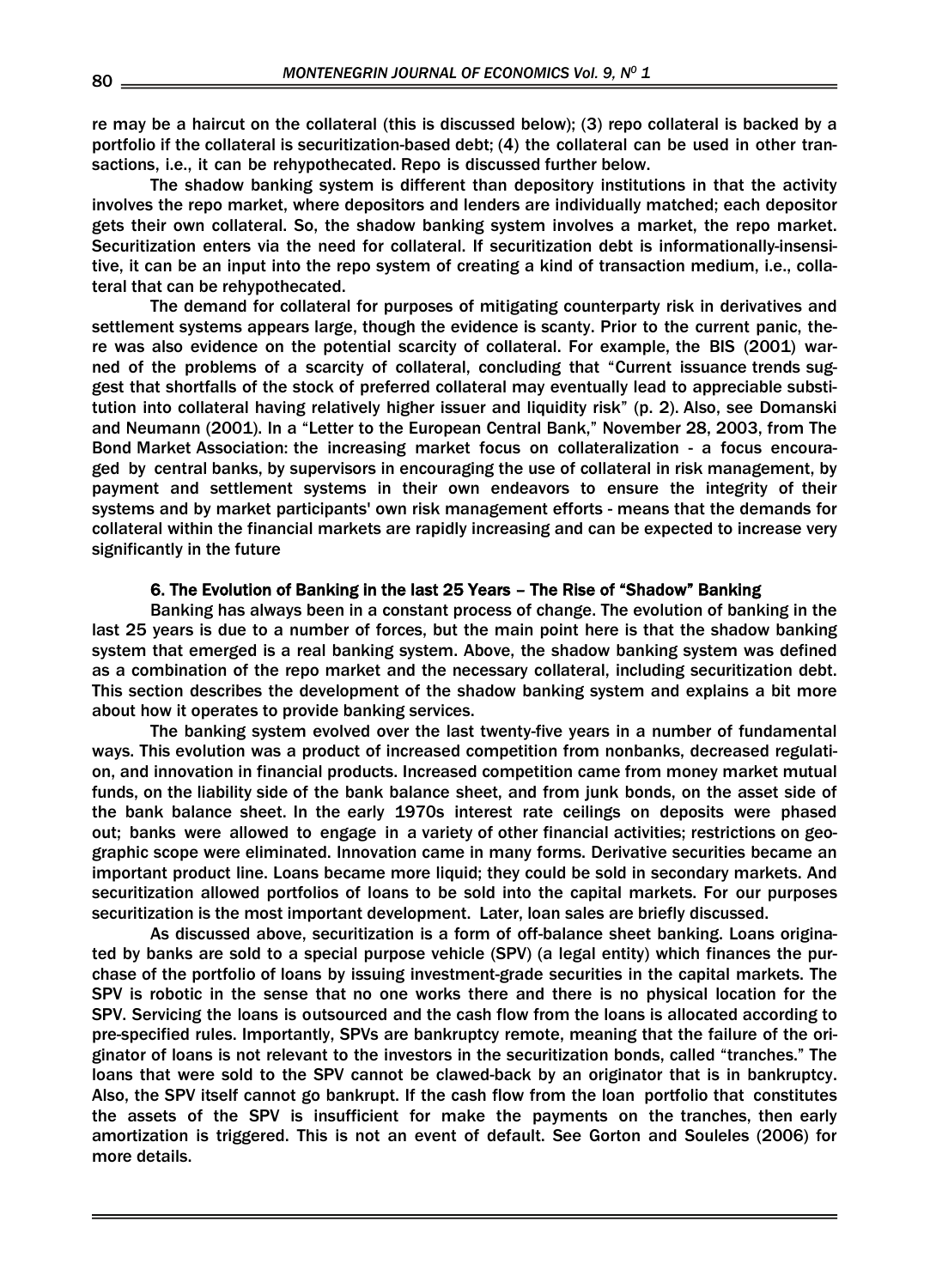The table 1 shows issuance of various asset classes in US, over the period 1996-2008. The two relevant columns with regard to securitization are the columns labeled "mortgage-related" and the column labeled "asset-backed."

|          | <b>Municipal</b> | Treasury 1 | Mortgage-<br>Related <sup>2</sup> | Corporate<br>Debt $3$ | Federal<br>Agency<br><b>Securities</b> | Asset-<br><b>Backed</b> | Total   |
|----------|------------------|------------|-----------------------------------|-----------------------|----------------------------------------|-------------------------|---------|
| 1997     | 185.2            | 612.4      | 492.6                             | 343.7                 | 277.9                                  | 168.4                   | 2,080.2 |
| 1997     | 220.7            | 540.0      | 604.4                             | 466.0                 | 323.1                                  | 223.1                   | 2,377.3 |
| 1998     | 286.8            | 438.4      | 1.143.9                           | 610.7                 | 596.4                                  | 286.6                   | 3,362.7 |
| 1999     | 227.5            | 364.6      | 1,025.4                           | 629.2                 | 548.0                                  | 287.1                   | 3,081.8 |
| 2000     | 200.8            | 312.4      | 684.4                             | 587.5                 | 446.6                                  | 337.0                   | 2,568.7 |
| 2001     | 287.7            | 380.7      | 1.671.3                           | 776.1                 | 941.0                                  | 383.3                   | 4.440.1 |
| 2002     | 357.5            | 571.6      | 2,249.2                           | 636.7                 | 1.041.5                                | 469.2                   | 5,325.7 |
| 2003     | 382.7            | 745.2      | 3,071.1                           | 775.8                 | 1,267.5                                | 600.2                   | 6,842.5 |
| 2004     | 359.8            | 853.3      | 1,779.0                           | 780.7                 | 881.84                                 | 869.8                   | 4,642.6 |
| 2005     | 408.2            | 746.2      | 1,966.7                           | 752.8                 | 669.0                                  | 1.172.1                 | 5,715.0 |
| 2006     | 386.5            | 788.5      | 1,987.8                           | 1,058.9               | 747.3                                  | 1.253.1                 | 6,222.1 |
| 2007     | 429.3            | 752.3      | 2.050.3                           | 1,127.5               | 941.8                                  | 901.7                   | 6.202.9 |
| 2008     | 389.1            | 1,037.3    | 1.344.1                           | 706.2                 | 1,114.9                                | 163.1                   | 4,754.7 |
| YTD '07  | 429.3            | 752.3      | 2.050.3                           | 1,127.5               | 941.8                                  | 901.6                   | 6,202.8 |
| YTD '09  | 389.1            | 1,037.3    | 1.344.1                           | 706.2                 | 1.114.9                                | 163.1                   | 4.754.7 |
| % Change | $-9.4$           | 37.9       | $-34.4$                           | $-37.4$               | 18.4                                   | $-81.9$                 | $-23.3$ |

Table 1: Issuance of various asset classes (Issuance of Various Types of Securities in the U.S., 1996-2008, \$ billion)

Notes: 1Interest bearing marketable coupon public debt; 2Includes GNMA, FNMA, and FHLMC mortgagebacked securities and CMOs and private-label MBS/CMOs: 3Includes all non-convertible debt. MTNs and Yankee bonds, but excludes CDs and federal agency debt; 4Beginning with 2004, Sallie Mae has been excluded due to privatization.

Sources: U.S. Department of Treasury, Federal Agencies, Thomson Financial, Inside MBS & ABS, Bloomberg.

 The column labeled "Mortgage-Related" includes all securitized mortgages, both privately securitized product but also securitizations by the housing government-sponsored entities. By issuance, mortgage- related bonds are the largest category traded debt in the U.S. Also, of particular note, is the fact that non-mortgage asset-backed securities ("asset-backed") exceeded the issuance of U.S. corporate debt in 2004-2006. These securities are the obligations of SPVs holding a variety of loan types, such as, credit card receivables, auto loans, student loans, and so on. Securitization is a very significant form of financing.

 Securitization is banking in the sense that the SPVs hold loans and finance these loans with high-grade debt, debt which is largely informationally-insensitive. This debt is investmentgrade and has an information advantage over equivalently rated corporate debt. Speculation can occur in corporate bonds based on information from the company's stock. Capital structure arbitrage, which involves taking long and short positions in different instruments of a company's capital structure. Implementation of this strategy involves comparing credit derivative swap spreads to the firm's equity price with a structural model.

 Why did securitization arise? We do not know for sure. One possibility, discussed further below, is that it was a response to bank capital requirements, which created a cost without a countervailing benefit. Banks, being private institutions, can exit the industry if it is not profitable. Another possibility is that the demand for collateral made securitization profitable, and this could not be accomplished on-balance sheet because deposit insurance was limited. That is, as discussed above, the demand for informationally-insensitive securities to use as collateral for various purposes may also have played a role. Third, bankruptcy costs are minimized with off-balance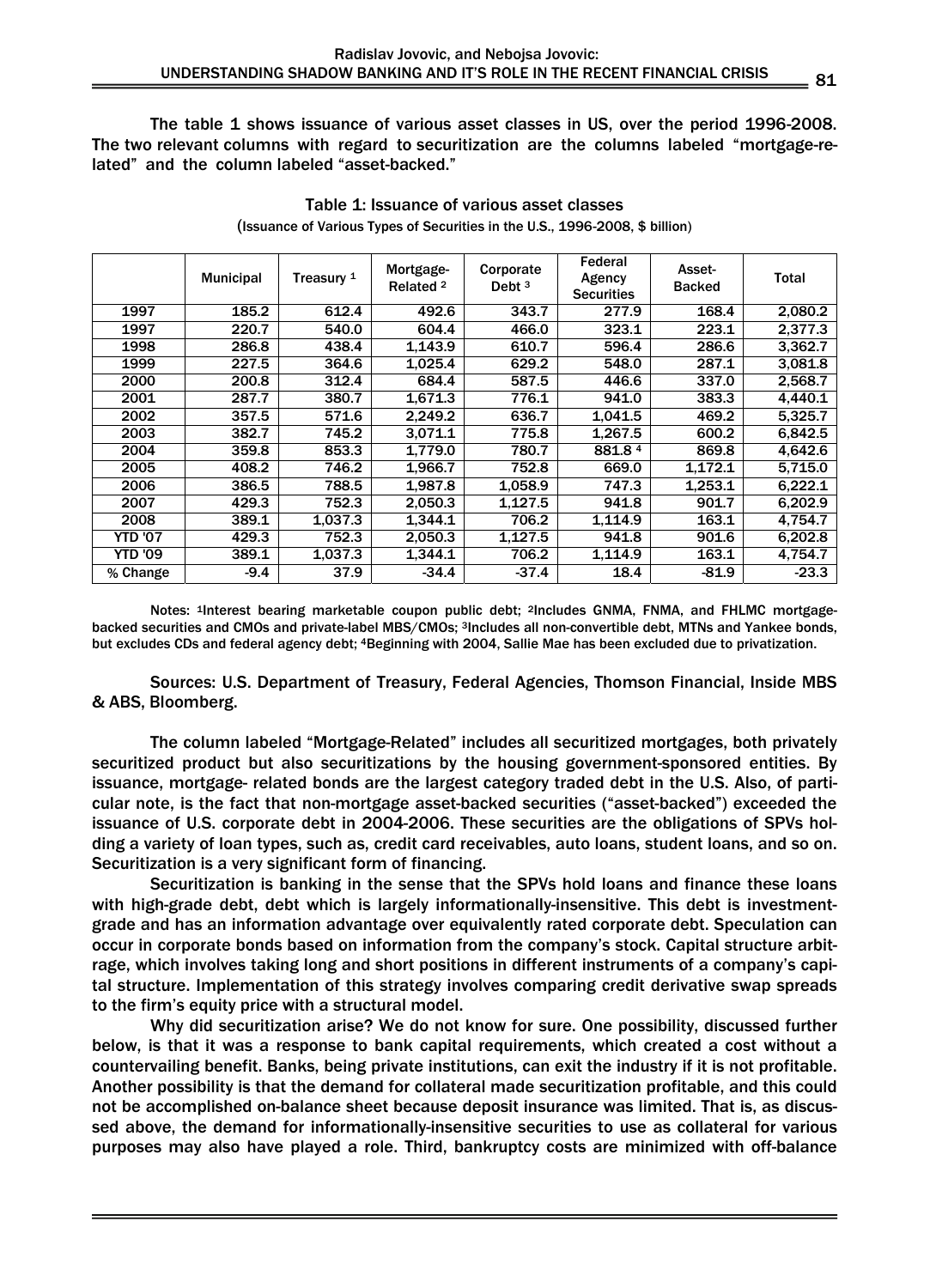sheet financing. But, the off-balance sheet debt is not tax advantaged for the originator. Thus, one would expect that companies with lower credit ratings would find it optimal to securitize. Finally, the innovation in structuring the special purpose vehicle as an off-balance sheet vehicle may have been the driving forth for growth. Whatever the cause, securitization has become a very significant form of financing.

 Another aspect of the development of banking off-balance sheet is loan sales, which refers to the sale of secondary participations in commercial and industrial loans to firms. This is not the way that banks operated for hundreds of years. Instead, bank loans resided on bank balance sheets until maturity. And, as mentioned above, academic theory says that only if the bank holds the loan will it have an incentive to produce information and monitor, and argument which also suggests that securitization should not occur.

### 7. What should be done about the Shadow Banking System?

 What should be done about bank regulation? A good starting point is the recognition that (1) there is a demand for collateral by firms for many purposes and, (2), there is the need for a safe way for firms to save cash in the short-term. The shadow banking system arose to meet these demands. Securitization created collateral and the repo market provides a banking mechanism for firms and institutional investors. Collateral means informationally-insensitive debt. Firms could be provided a safe savings location with large size insured accounts at banks. But, forcing everything back on-balance sheet does not solve the collateral problem. Collateral is needed for derivatives and settlement, as well as for savings in the form of repo. Forcing everything back on balance sheet seems like an attempt to return to the Eden of the Quiet Period without recognizing that the world has changed.

 Further, as discussed above, a key part of the Quiet Period was a valuable bank charter, which provided an incentive to self-regulate. If the shadow banking system is recognized as a genuine banking system, then perhaps the Quiet Period for this banking system can be achieved by creating charter value and informationally-insensitive debt. Very broadly this would mean three things:

− Senior tranches of securitizations of approved asset classes should be insured by the government.

− The government must supervise and examine "banks," i.e., securitizations, rather than rely on ratings agencies. That is, the choices of asset class, portfolio, and trenching must be overseen be examiners.

− Entry into securitization should be limited, and any firm that enters is deemed a "bank" and subject to supervision.

 Informationally-insensitive debt is created by points 1 and 2, which then provides a way for repo to serve as a short-term savings mechanism for firms. Point 3 creates charter value for firms that engage in the production of the new informationally-insensitive debt. Being able to securitize is valuable.

 These three points simply highlight the kind of thinking needed if it is agreed that shadow banking is real banking, which needs to be protected. The alternative viewpoint seems somewhat problematical because the rise of securitization and repo as very significant parts of the capital markets cannot be explained as a bubble, or as the product of greed, and so on. The "originate-todistribute" viewpoint, discussed by Gorton (2008), is the view that appears to securitization per se is the problem, again an attempt to rationalize going back to the view of pushing everything back on balance sheet.

 The demands for more informationally-insensitive debt to serve as collateral have been hard to satisfy and the economy needs more of it. That is the modern equivalent of saying that consumers need insurance for their demand deposits. Imagine that we had had the broad system outlined above. Under point 2, would the government have rejected subprime securitization as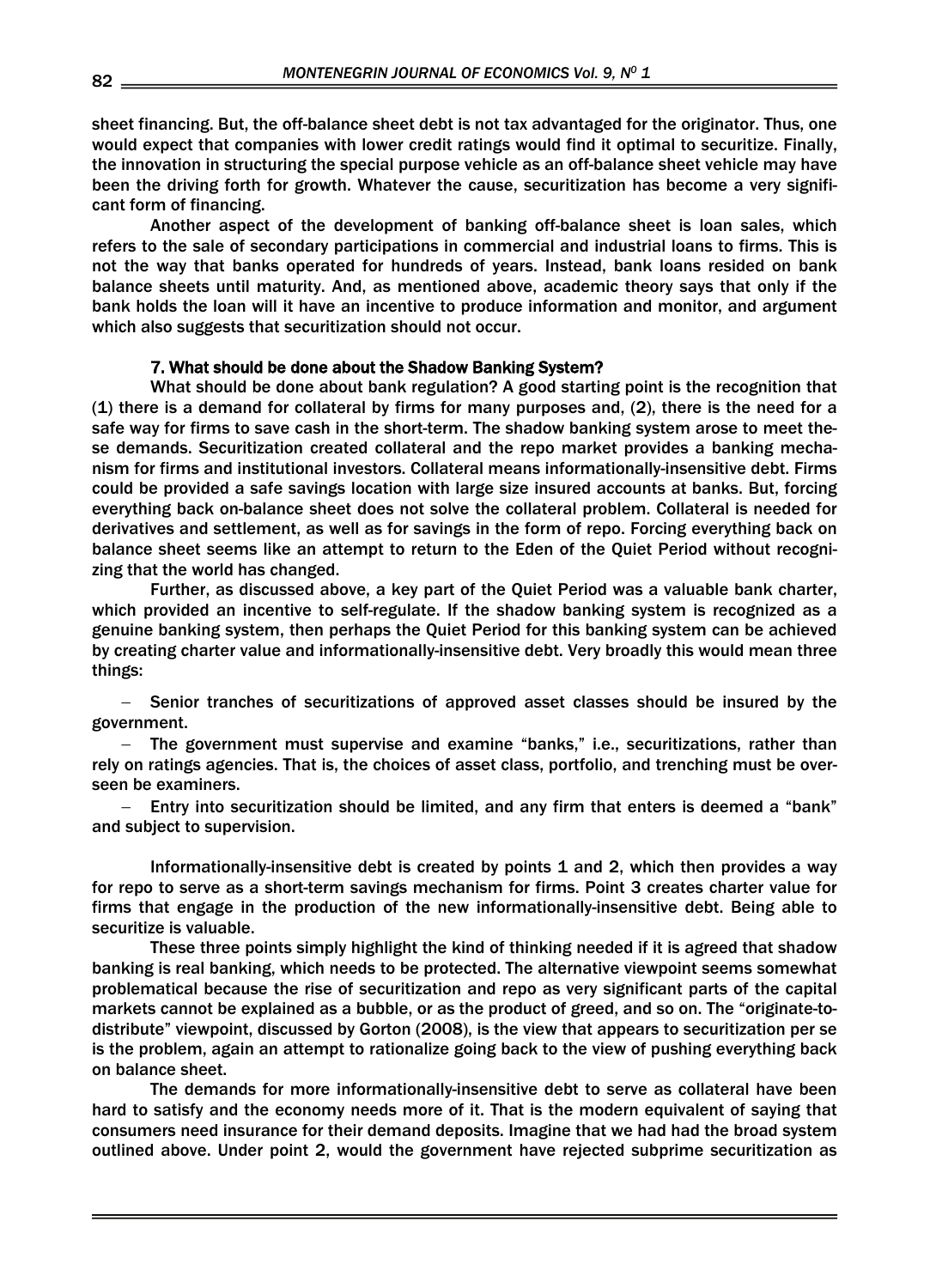eligible for insured collateral? Probably not. The government probably cannot do better than private entities. But, the effects of the mistake would have been different. The government would have borne the losses on the AAA and AA rated tranches (assuming those were insured) and a systemic event would have been avoided.

 It is important to emphasize the implications of "informationally-insensitive" debt. Whenever debt is created, a residual security is also created by definition. So, to the extent that there is a demand for informationally-insensitive debt, there must also be a residing place for the very informationally- sensitive residuals (equity) that are a by-product of this debt creation. Creation of a valuable charter is intended to address that risk. As Keeley (1990) highlights, the usual "moral hazard" argument about banks and deposit insurance did not have any force during the Quiet Period, because of the valuable charter.

# 8. Summary

 The shadow banking system is, in fact, a banking system. The "depositors" are firms seeking a place to save cash in the short-term, often money market funds and corporations. The "lenders" are financial firms seeking cash to finance themselves. The deposits are designed to be informationally-insensitive by backing them with informationally-insensitive collateral. Often that collateral is securitization bond. The collateral can be "spent," i.e., rehypothecated. Depositors can "withdraw" their funds by not rolling over their repo agreements, and returning the bond, or they can withdraw by increasing the haircut on the collateral. This is depository banking in a different form, but banking nevertheless. Like demand deposits at regulated commercial banks, this system is vulnerable to panic.

 It is easy to summon up the old adage that one should not borrow short to finance long assets, but the reality is that banking inevitably involves that because part of making the "deposit" near riskless is for it to be short maturity. Note that with insured deposits, the debt is effectively long maturity because depositors have no need to run their banks to try to withdraw cash. The shadow banking system resembles the pre-FDIC U.S. banking system in some ways.

### References

 Bank for International Settlements (BIS) (2009), Committee on Payment and Settlement Systems of the Group of Ten Countries, "Statistics on Payment and Settlement in Selected Countries," March.

 Bernanke, B. (1983), "Nonmonetary Effects of the Financial Crisis in Propagation of the Great Depression," *American Economic Review* vol. 73, No 3, 257-76.

 Caballero, R. (2006), "On the Macroeconomics of Asset Shortages," in The Role of Money: Money and Monetary Policy in the Twenty-First Century, The Fourth European Central Banking Conference 9-10 November 2006, Andreas Beyer and Lucrezia Reichlin, editors, 272-283.

Dang, T. V. and Gorton, G., and Bengt, H. (2009), "Notes on Debt: No Title Yet."

Dunbar, C. (1887), "Deposits as Currency," *Quarterly Journal of Economics*, Vol. 1, No 4, 401-419.

 Friedman, M. and Schwartz, A. (1971), Monetary History of the United States, 1867-1960 (Princeton University Press).

 Gorton, G. and Metrick, A. (2009), "The Run on Repo and the Panic of 2007-2008," *Yale working paper*.

 Gorton, G. and Pennacchi, G. (1990a), "Financial Intermediaries and Liquidity Creation," *Journal of Finance* 45:1 (March): 49-72.

 Gorton, G. and Pennacchi, G. (1990b), "Are Loan Sales Really Off-Balance Sheet?", with George Pennacchi, *Journal of Accounting, Auditing and Finance* Vol. 4, No 2, 125-45.

 Gorton, G., a n d Pennacchi, G. (1993a), "Security Baskets and Index-Linked Securities", *Journal of Business*, Vol. 66, No 1, 1-29.

 Gorton, G. and Pennacchi, G. (1993b), "Money Market Funds and Finance Companies: Are They the Banks of the Future?", in Structural Change in Banking (Irwin Publishing: Homewood, IL; 1993), Michael Klausner and Lawrence White, eds.

 Gorton, G. and Souleles, N. (2006), "Special Purpose Vehicles and Securitization", chapter in The Risks of Financial Institutions, edited by Rene Stulz and Mark Carey, University of Chicago Press.

 Jovovic, R. (2012), Global Financial Crisis: Role of International Institutions Framework and Lessons For Transitional Countries, *Montenegrin Journal of Economics*, Vol 8, No 3,